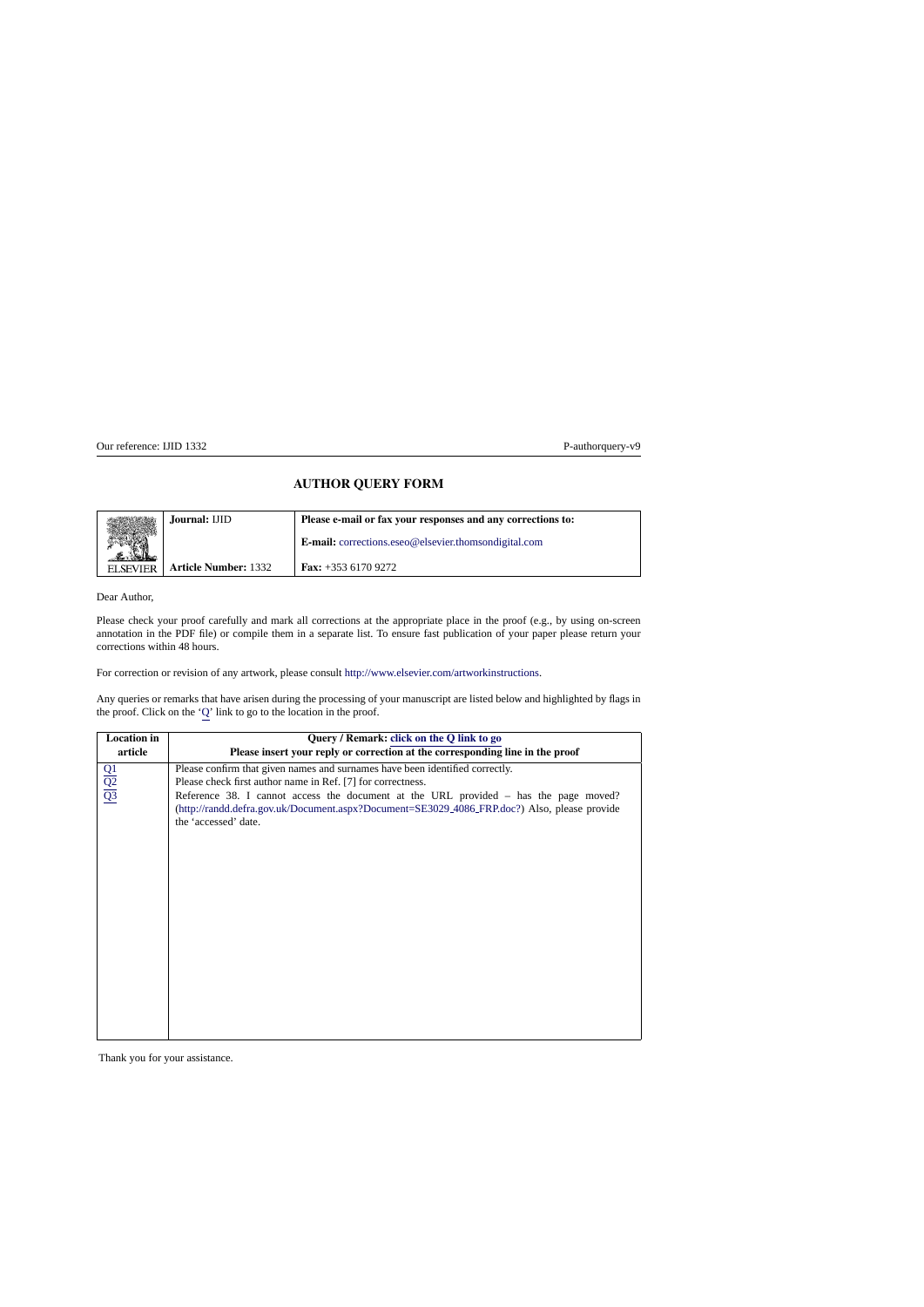International Journal of Infectious Diseases xxx (2011) [xxx.e1–xxx.8](http://dx.doi.org/10.1016/j.ijid.2011.08.004)



1

2 3

<span id="page-1-0"></span>11 12 13 Contents lists available at SciVerse [ScienceDirect](http://www.sciencedirect.com/science/journal/12019712)

International Journal of Infectious Diseases



journal homepa ge: www.elsevier.com/locate/ijid

# Herd-level risk factors of bovine tuberculosis in England and Wales after the 2001 foot-and-mouth disease epidemic

q1 W.T. Johnston <sup>a,\*</sup>, F. Vial <sup>a</sup>, G. Gettinby <sup>b,c</sup>, F.J. Bourne <sup>b</sup>, R.S. Clifton-Hadley <sup>d</sup>, D.R. Cox <sup>b,e</sup>, P. Crea <sup>f</sup>, C.A. Donnelly <sup>a,b</sup>, J.P. McInerney <sup>b</sup>, A.P. Mitchell <sup>d</sup>, W.I. Morrison <sup>b,g</sup>, R. Woodroffe <sup>b,h</sup>

a Department of Infectious Disease Epidemiology, MRC Centre for Outbreak Analysis and Modelling, School of Public Health, Imperial College London, London, UK

**b** Independent Scientific Group for Cattle TB c/o Department for Environment, Food and Rural Affairs, London, UK

**E**<br>Commitment of Mathematics and Statistics, University of Strathclyde, Glasgow, Scotland, UK

<sup>d</sup> Veterinary Laboratories Agency, New Haw, Addlestone, Surrey, UK

e Nuffield College, University of Oxford, Oxford, UK 10

f Animal Health, Worcester, UK

h Institute of Zoology, Regent's Park, London, UK

### A R T I C L E I N F O

Article history: Received 13 June 2011 Received in revised form 8 August 2011 Accepted 26 August 2011

Corresponding Editor: William Cameron, Ottawa, Canada

Keywords: Bovine TB Mycobacterium bovis Case–control study Cattle movement

### S U M M A R Y

Objectives: We present the results of a 2005 case–control study of bovine tuberculosis (bTB) breakdowns in English and Welsh herds. The herd management, farming practices, and environmental factors of 401 matched pairs of case and control herds were investigated to provide a picture of herd-level risk factors in areas of varying bTB incidence.

Methods: A global conditional logistic regression model, with region-specific variants, was used to compare case herds that had experienced a confirmed bTB breakdown to contemporaneous control herds matched on region, herd type, herd size, and parish testing interval.

Results: Contacts with cattle from contiguous herds and sourcing cattle from herds with a recent history of bTB were associated with an increased risk in both the global and regional analyses. Operating a farm over several premises, providing cattle feed inside the housing, and the presence of badgers were also identified as significantly associated with an increased bTB risk.

Conclusions: Steps taken to minimize cattle contacts with neighboring herds and altering trading practices could have the potential to reduce the size of the bTB epidemic. In principle, limiting the interactions between cattle and wildlife may also be useful; however this study did not highlight any specific measures to implement.

- 2011 Published by Elsevier Ltd on behalf of International Society for Infectious Diseases.

14 15

21

### 1. Introduction

Bovine tuberculosis (bTB) is an infectious bacterial disease of cattle and other mammals (including humans) caused by Mycobacterium bovis, and is a significant burden to the cattle industry in Great Britain. Despite the nationwide implementation of a cattle testing and slaughter program in 1950 by the Ministry of Agriculture and Fisheries (now the Department for Environment, Food and Rural Affairs (Defra)), which initially dramatically reduced the incidence of bTB, incidence has increased over the last 25 years, particularly in the wake of the 2001 foot-and-mouth disease (FMD) epidemic. Within Great Britain, the number of 16 17 18 19 20 22 23 24 25

infected cattle slaughtered and the financial burden of bTB have been greatest in England and Wales. In England, bTB cost the taxpayer £63m in 2009, excluding research and development, and over 25 000 cattle were slaughtered as a result of routine bTB  $controls$ <sup>1</sup>; in Wales, over 11 500 cattle were slaughtered in 2009 and almost £120m has been spent on compensating farmers for bTB-related loss of cattle since [2](#page-7-1)000.<sup>2</sup> 26 27 28 29 30 31 32

The role of the Eurasian badger (Meles meles) population as a potential reservoir of infection has been established<sup>3,4</sup> and the effectiveness of badger culling in bTB control has been assessed during the Randomised Badger Culling Trial (RBCT) in England<sup>[5,6](#page-7-1)</sup> and during the East Offaly Project<sup>7</sup> and the Four Area Project<sup>[8](#page-7-1)</sup> in the Republic of Ireland. The TB99 case–control study associated with the RBCT<sup>[9](#page-7-1)</sup> and other independent studies in Great Britain,  $10-17$  the Republic of Ireland,<sup>[18–22](#page-7-1)</sup> mainland Europe,<sup>[23](#page-7-1)</sup> the Americas,<sup>24–27</sup> and Eastern Africa,<sup>[28–30](#page-7-1)</sup> have also highlighted the role of livestock husbandry and management practices in wildlife-to-cattle and cattle-to-cattle transmission of M. bovis. 33 34 35 36 37 38 39 40 41 42 43

<sup>&</sup>lt;sup>g</sup> Centre for Tropical Veterinary Medicine, Royal (Dick) School of Veterinary Studies, University of Edinburgh, Easter Bush, Roslin, Midlothian, Scotland, UK

Corresponding author. Current address: Epidemiology and Genetics Unit, Department of Health Sciences Area 3, Seebohm Rowntree Building, University of York, Heslington, York YO10 5DD, UK.

E-mail address: [tom.johnston@egu.york.ac.uk](mailto:tom.johnston@egu.york.ac.uk) (W.T. Johnston).

<sup>1201-9712/\$36.00 –</sup> see front matter @ 2011 Published by Elsevier Ltd on behalf of International Society for Infectious Diseases. doi:[10.1016/j.ijid.2011.08.004](http://dx.doi.org/10.1016/j.ijid.2011.08.004)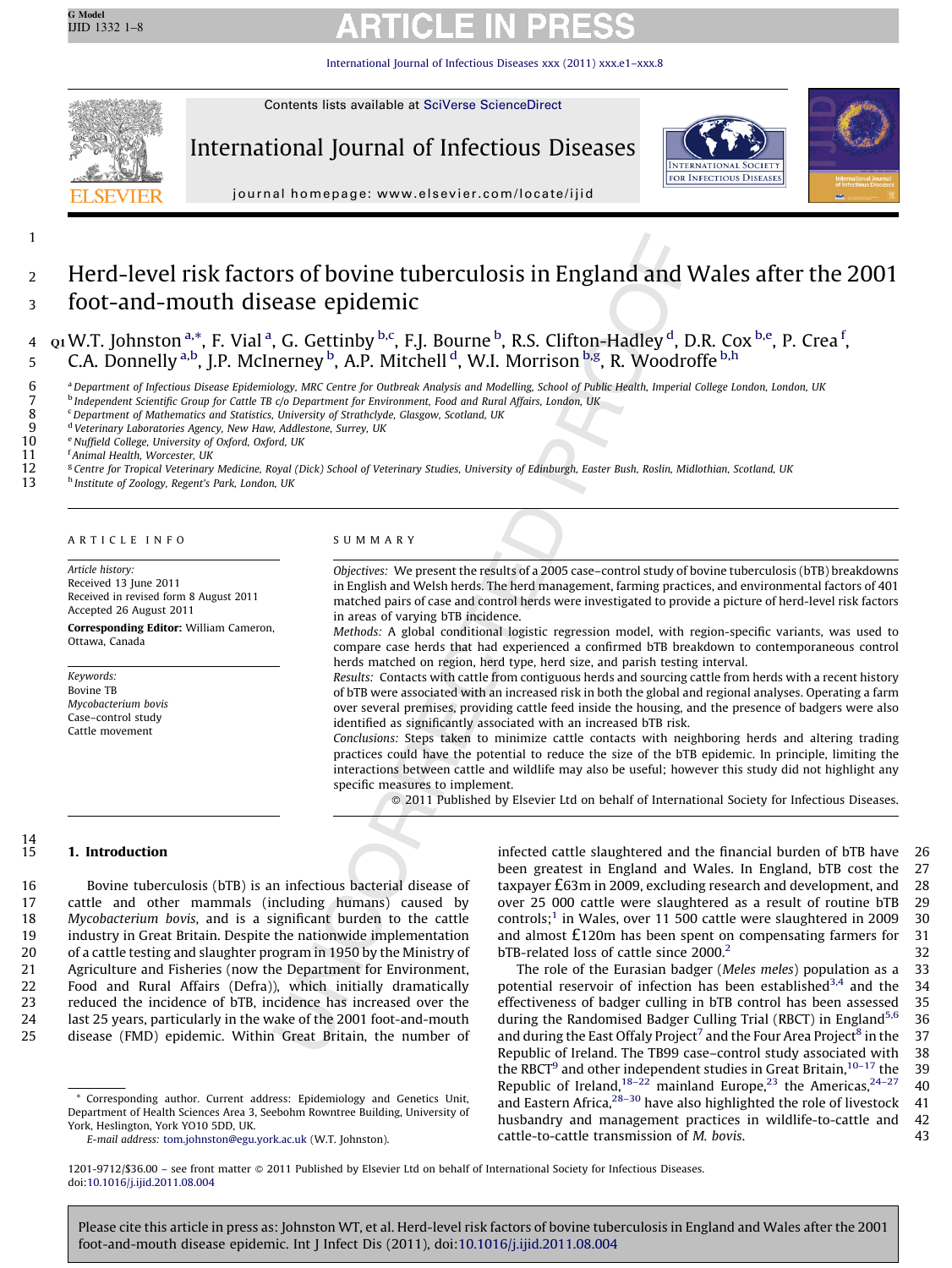### e2 W.T. Johnston et al. / International Journal of Infectious Diseases xxx (2011) xxx.e1-xxx.e8

Stocking regimes (set-stocking, rotational grazing, or strip grazing), stocking densities, habitat types on the farm, and the intensification of livestock production systems influence the potential of direct and indirect (through feces and urine) exposure of cattle to the wildlife reservoir on pastures.<sup>14,17,23,31-33</sup> The sharing of feeds or water between cattle and wildlife inside cattle housing or on pastures,  $26,29$  the storing of manure indoors,  $15$ and the type of housing $9$  are also associated with the differential risk of bTB transmission between the reservoir and the cattle populations. The most frequently reported parameters affecting risk of herd-to-herd transmission of bTB relate to herd movements and trading. General trading of cattle, $27,30$  or purchase of cattle from markets,  $15,29$  from herds inside high bTB risk areas  $10$  or from infected herds,<sup>[12,20,23,25](#page-7-1)</sup> have all been linked to increased risk of bTB outbreaks for the recipient herd. 44 45 46 47 48 49 50 51 52 53 54 55 56 57 58

To identify the herd-level predictors of bTB breakdowns on cattle farms enrolled in the RBCT, a case–control study (known as the TB99 study) was initiated in 1999 in three RBCT regions (known as 'triplets'), with the aim of identifying potential recommendations on farm management and husbandry practices expected to reduce bTB risk in southwest England.<sup>9</sup> The 2001 FMD epidemic interrupted data collection and a second case–control study (known as the CCS2005) was initiated in 2005. In this paper, we report the results of the CCS2005 case–control study, comparing herds in two areas of England and one area in Wales that experienced a confirmed bTB breakdown in 2005/2006 to matched control herds that did not experience a breakdown during the same period. A range of herd management, health, and biosecurity measures were examined in an attempt to provide a post-FMD picture of the herd-level risk factors in areas of medium and high bTB incidence that might be integrated into a package of measures to tackle bTB, contributing to ''a balanced programme'' as recently announced by the UK Government in its latest public consultation on bTB.<sup>[1](#page-7-1)</sup> 59 60 61 62 63 64 65 66 67 68 69 70 71 72 73 74 75 76 77

### 2. Methods 78

### 2.1. Study sites and case and control herd selection 79

Data were collected from regions administered by four Animal Health Divisional Offices (AHDOs) in England and Wales that included areas with a range of bTB incidence: Stafford (including Staffordshire, Cheshire, and Derbyshire), Taunton (including Somerset and part of Dorset), Carmarthen (covering west Wales), and Carlisle (covering Cumbria). We targeted a total of 125 case herds randomly selected from all the bTB breakdowns occurring in each region in 2005/2006, except in Carlisle where all breakdowns were targeted. Monthly target numbers were then set to reflect the typical temporal distribution of breakdowns and to ensure collection of data throughout the year. On a weekly basis, staff from the AHDOs contacted managers of breakdown herds from a list sorted in a random order, proceeding down the list until the allocation for the week had been obtained. The target numbers of case herds included both confirmed breakdowns (i.e., had either a positive culture of M. bovis or gross lesions consistent with bTB visible at necropsy in at least one test reactor, or lesions typical of bTB identified at the slaughterhouse and subsequently confirmed by bacteriological culture<sup>[34](#page-7-1)</sup>) and unconfirmed breakdowns (i.e., no cattle reactor with bTB-like lesions or a positive M. bovis culture). Two controls were selected for each case from the same AHDO region and parish testing interval (defined as annual, two-, threeor four-yearly), which is set according to the parish bTB herd breakdown incidence (higher incidence translates to more frequent testing) – 'partially matched controls'. One of the controls was also matched to the case on herd size class, defined as small ( $\leq$ 50 animals), medium (>50 to  $\leq$ 100 animals), large (>100 to 80 81 82 83 84 85 86 87 88 89 90 91 92 93 94 95 96 97 98 99 100 101 102 103 104 105 106

 $\le$ 150 animals), or very large ( $>$ 150 animals) and herd type, defined as beef, dairy, or other (usually mixed herds) – 'fully matched controls'. Both control herds must have had at least one clear herd bTB test in the 12 months prior to the date of the disclosing test of the case herd; have not been under any bTB-related restrictions over that period and not have been overdue a herd test. Using Defra's Animal Health Information System (VetNet), two lists of potential controls (one for partially matched and one for fully matched) for each week's cases were generated as random selections from all herds fitting the inclusion criteria. Staff from the AHDOs recruited controls in the randomized sequence from these lists until all required controls for that week were obtained. More detailed information on the recruitment of herds is available in the Supplementary Information (Supplementary Information 1). 107 108 109 110 111 112 113 114 115 116 117 118 119 120

121

122 123 124

144

## 2.2. Data collection

Data collection was carried out during face-to-face interviews, conducted by staff from the AHDOs between February 2005 and March 2006, with a mean time between herd breakdown and interview of 79 days (range 16–290 days). Data were collected using a questionnaire (see Supplementary Information 2) investigating herd management practices (including numbers of animals of various ages and types, housing, feeds and water sources for cattle), potential contacts with neighboring cattle herds, and observed wildlife activity on the farm. 125 126 127 128 129 130

A map of each farm was generated from Defra's Integrated Administration and Control System (IACS) Rural Payments Agency database; the extent of the land depicted in the maps was verified with the participant during the interview and modified if required. Land cover and soil type data for each farm was determined by linking the maps to the CORINE land cover dataset ([http://](http://dataservice.eea.europa.eu/dataservice/metadetails.asp%3Fid=1011) [dataservice.eea.europa.eu/dataservice/metadetails.asp?id=1011](http://dataservice.eea.europa.eu/dataservice/metadetails.asp%3Fid=1011)). Information on the movement of cattle between farms was extracted from the Cattle Tracing System (CTS) database. The bTBtesting history of case herds, control herds, all the herds that cases and controls reported contacts with, and all of the herds that cases and controls sourced animals from, were determined using the VetNet system.

## 2.3. Data analysis

A conditional logistic regression analysis of cases and their fully-matched control (matched on AHDO, testing interval, herd type, and herd size), and an unconditional logistic regression analysis using the partially-matched controls (matched only on AHDO and testing interval) were performed. Two sets of analyses for each logistic regression were undertaken using (1) confirmed bTB breakdowns and (2) total breakdowns (both confirmed and unconfirmed) as cases. All analyses were performed using the data pooled across all AHDOs in the first instance, before building region-specific models. The results of the conditional regression analyses based on confirmed bTB outbreaks are presented in the main text. The results of all other analyses, which were broadly consistent with those presented below, are included in the Supplementary Information (Supplementary Information 1). 145 146 147 148 149 150 151 152 153 154 155 156 157 158 159

Construction of the conditional logistic regression models (Proc Logistic, The SAS System) was undertaken using a forward stepwise approach. All non-categorical variables were logtransformed before inclusion in these analyses. Initial screening of the variables was based on the ratio between the log odds ratio for each variable in a univariable model and its standard error. Variables with ratios greater than 1.28 (equivalent to a Z-test with  $p = 0.2$ ) were considered for the first round of model construction. Before model construction began, continuous variables were eliminated if more than 25% of the observations had missing data.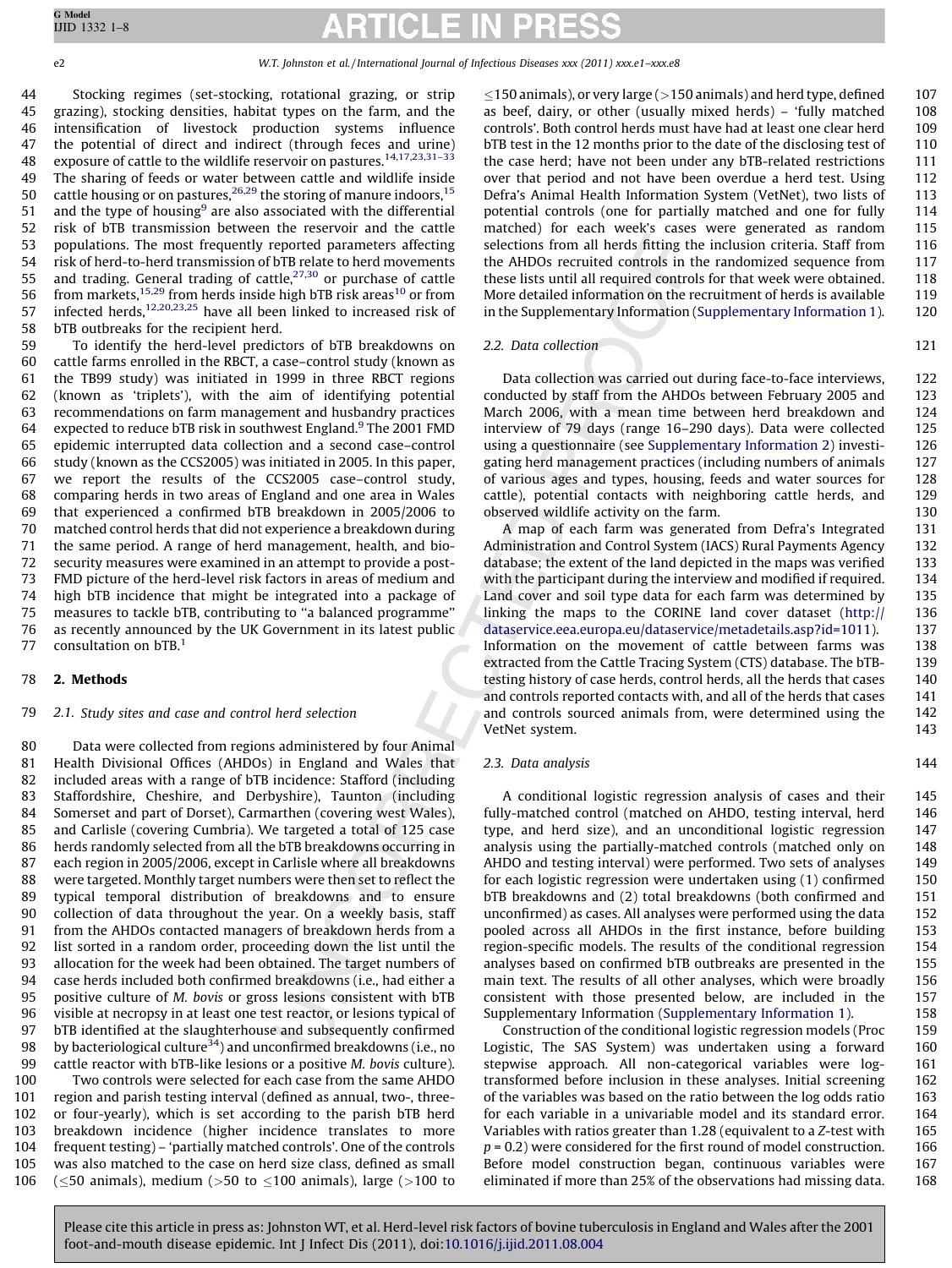### W.T. Johnston et al. / International Journal of Infectious Diseases xxx (2011) xxx.e1-xxx.e8 e3

### <span id="page-3-0"></span>Table 1

Attributes of cases and their fully-matched controls as identified from the questionnaire. Data from confirmed bTB breakdowns for 2005/2006 are presented for all four AHDOs

|                                                                                        | Carlisle |          | Carmarthen |          | Stafford |          | Taunton  |          |
|----------------------------------------------------------------------------------------|----------|----------|------------|----------|----------|----------|----------|----------|
| Confirmed breakdowns                                                                   |          |          |            |          |          |          |          |          |
|                                                                                        | Cases    | Controls | Cases      | Controls | Cases    | Controls | Cases    | Controls |
| n                                                                                      |          |          | 61         | 61       | 90       | 90       | 60       | 60       |
| Herd type: number of herds in each category (% of total number of herds)               |          |          |            |          |          |          |          |          |
| Beef                                                                                   | 5(71%)   | 3(43%)   | 19 (31%)   | 15 (25%) | 25 (28%) | 28 (31%) | 25 (42%) | 21 (35%) |
| Dairy                                                                                  | 1(14%)   | 1(14%)   | 40 (66%)   | 38 (62%) | 59 (66%) | 55 (61%) | 30 (50%) | 27 (45%) |
| Other                                                                                  | 1(14%)   | 3(43%)   | 2(3%)      | 8 (13%)  | 6 (7%)   | 7(8%)    | 5(8%)    | 12 (20%) |
| Herd size:                                                                             |          |          |            |          |          |          |          |          |
| Mean                                                                                   | 298.00   | 194.14   | 196.90     | 182.61   | 214.56   | 197.43   | 245.28   | 240.88   |
| <b>SE</b>                                                                              | 145.44   | 62.96    | 21.70      | 17.29    | 18.04    | 18.28    | 23.68    | 25.91    |
| Parish testing interval: number of herds in each category (% of total number of herds) |          |          |            |          |          |          |          |          |
| Annual                                                                                 | 5(71%)   | 5(71%)   | 58 (95%)   | 58 (95%) | 68 (76%) | 68 (76%) | 39 (65%) | 39 (65%) |
| Not annual                                                                             | 2(29%)   | 2(29%)   | 3(5%)      | 3(5%)    | 22 (24%) | 22(24%)  | 21 (35%) | 21 (35%) |

bTB, bovine tuberculosis; AHDO, Animal Health Divisional Office; SE, standard error of the mean.

Categorical variables were eliminated if there were few (less than five) observations in one or more of the categories and meaningful aggregations of categories could not be created. Correlations between variables were identified and only those variables under consideration with the strongest effects (as estimated in the screening logistic regression models) were retained. For construction of the regression model, the variable with a significant parameter estimate ( $p < 0.05$ ) that minimized the ratio of the model deviance to the number of observations was added to the model, the remaining candidate variables were screened against this new model and another variable added. Variables were added until no further variables were significant in the constructed model. Using this preliminary model, all of the variables in the dataset were re-screened and a second round of model construction undertaken using any identified variables. When this second round was complete, all two-way interactions between the variables included in the final model were tested for significance, one at a time. 169 170 171 172 173 174 175 176 177 178 179 180 181 182 183 184 185 186

### 187

188 189

## 3. Results

3.1. Cases and controls

The target numbers of 125 cases and two controls per case were attained in the Carmarthen, Stafford, and Taunton offices, and 27 cases with matched controls were obtained from the Carlisle office (Supplementary Information 1, Table S2). Overall, 56% of the cases were confirmed breakdowns and data collected from the 190 191 192 193 194

questionnaire broadly agreed with the herd size and herd type matching based on VetNet data (Table 1). 194 195

3.2. Conditional logistic regression – pooled analysis of confirmed bTB breakdowns across the four AHDOs 196 197

A total of 218 confirmed case–control pairs were available for analysis (Table 1). The final conditional logistic regression model retained 13 variables (Table 2). 198 199 200

### 3.2.1. Environmental factors

Case herds were less likely than control herds to have deep clay soil (odds ratio (OR) 0.21, 95% confidence interval (CI) 0.07–0.62) or seasonally wet soil on the farm (OR 0.49, 95% CI 0.26–0.91), but were more likely to report the finding of dead badgers on the farm (OR 3.10, 95% CI 1.40–6.84). 202 203 204 205 206

### 3.2.2. Farming practices

Case herds were less likely than control herds to keep different types of cattle (i.e., replacement heifers, cows) together in groups (OR 0.32, 95% CI 0.16–0.62) and not provide housing for cattle at grazing (OR 0.36, 95% CI 0.14–0.95). Case herds were operated over more premises (ORdoubling No. premises 2.41, 95% CI 1.46–4.01) and added fewer calves to the herd in a typical year (ORdoubling No. calves 0.85, 95% CI 0.76–0.96) than control herds. Providing feed outside of the housing had a protective effect (OR 0.41, 95% CI 0.22–0.76), while providing feed inside the housing (OR 4.89, 95% CI 1.19–20.12) increased the risk of a confirmed bTB breakdown. 208 209 210 211 212 213 214 215 216 217 218

Table 2

Factors identified in the conditional logistic regression of the probability of a herd experiencing a confirmed bTB breakdown in 2005/2006 using the data pooled from all four AHDOs. Odds ratios for covariates correspond to a doubling in the value of the variable, and for proportions to an additional 10% of the value of the variable

| Factor                                                                              | <b>OR</b> | 95% CI        |
|-------------------------------------------------------------------------------------|-----------|---------------|
| Any deep clay soil on the farm                                                      | 0.21      | $0.07 - 0.62$ |
| Keeping different types of cattle together in groups                                | 0.32      | $0.16 - 0.62$ |
| Providing no housing at grazing (type 4)                                            | 0.36      | $0.14 - 0.95$ |
| Providing feed outside of the housing                                               | 0.41      | $0.22 - 0.76$ |
| Having seasonally wet soils on the farm                                             | 0.49      | $0.26 - 0.91$ |
| Number of calves added to the herd in a typical year                                | 0.85      | $0.76 - 0.96$ |
| Proportion of cattle sourced from herds in four-yearly testing parishes             | 0.93      | $0.86 - 0.99$ |
| Number of confirmed breakdowns experienced by contacted herds in previous 24 months | 2.00      | $1.54 - 2.62$ |
| Number of premises over which the farm is operated                                  | 2.41      | 1.46-4.01     |
| Sourcing any cattle from a herd that had a breakdown in the previous 2 years        | 1.90      | $1.00 - 3.62$ |
| Any direct contacts with cattle from contiguous farms                               | 2.24      | 1.24-4.05     |
| Finding dead badgers on farm                                                        | 3.10      | $1.40 - 6.84$ |
| Providing feed inside the housing                                                   | 4.89      | 1.19-20.12    |

bTB, bovine tuberculosis; AHDO, Animal Health Divisional Office; OR, odds ratio; CI, confidence interval.

201

207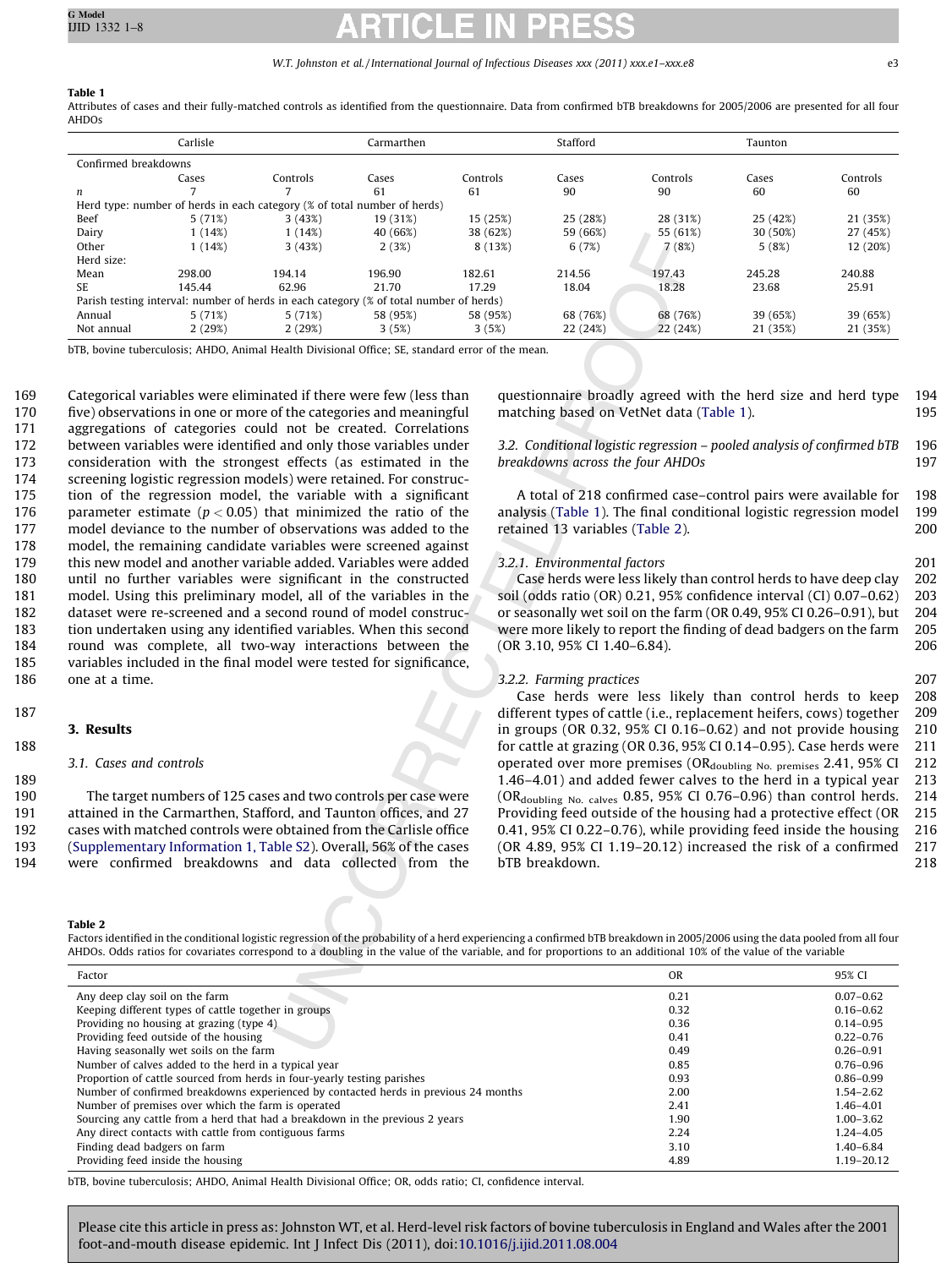e4 W.T. Johnston et al. / International Journal of Infectious Diseases xxx (2011) xxx.e1–xxx.e8

### 3.2.3. Contact and trading 219

Case herds were less likely to source cattle from herds in fouryearly tested parishes (ORper additional 10% of sourced cattle 0.93, 95% CI 0.86–0.99), but more likely to source cattle from a herd that had experienced a breakdown in the previous 2 years (OR 1.90, 95% CI 1.00–3.62) than control herds. Conversely, case herds had more direct contacts with cattle from contiguous herds (OR 2.24, 95% CI 220 221 222 223 224 225

1.24–4.05) and had more confirmed breakdowns in the previous 2 226

years among the herds they reported having had contact with (ORdoubling No. breakdowns 2.00, 95% CI 1.54–2.62). 227 228

3.3. Conditional logistic regression – region-specific analyses of confirmed bTB breakdowns for the three main AHDOs 229 230

Too few breakdowns were recorded inside the Carlisle AHDO ([Table](#page-3-0) 1) to support meaningful region-based analysis and those 231 232



Figure 1. Description of the variables included in the final conditional logistic regression models of confirmed case-control pairs: (A) mean difference  $(\pm$  standard error) between case and control pairs for non-categorical variables and (B) for categorical variables, the proportions of pairs where only the case (open bars) or control (solid bars) was positive for the factor; the proportions of pairs where the exposure of the case and control was the same are not shown. There were no categorical variables included in the final Carmarthen model.

<span id="page-4-0"></span>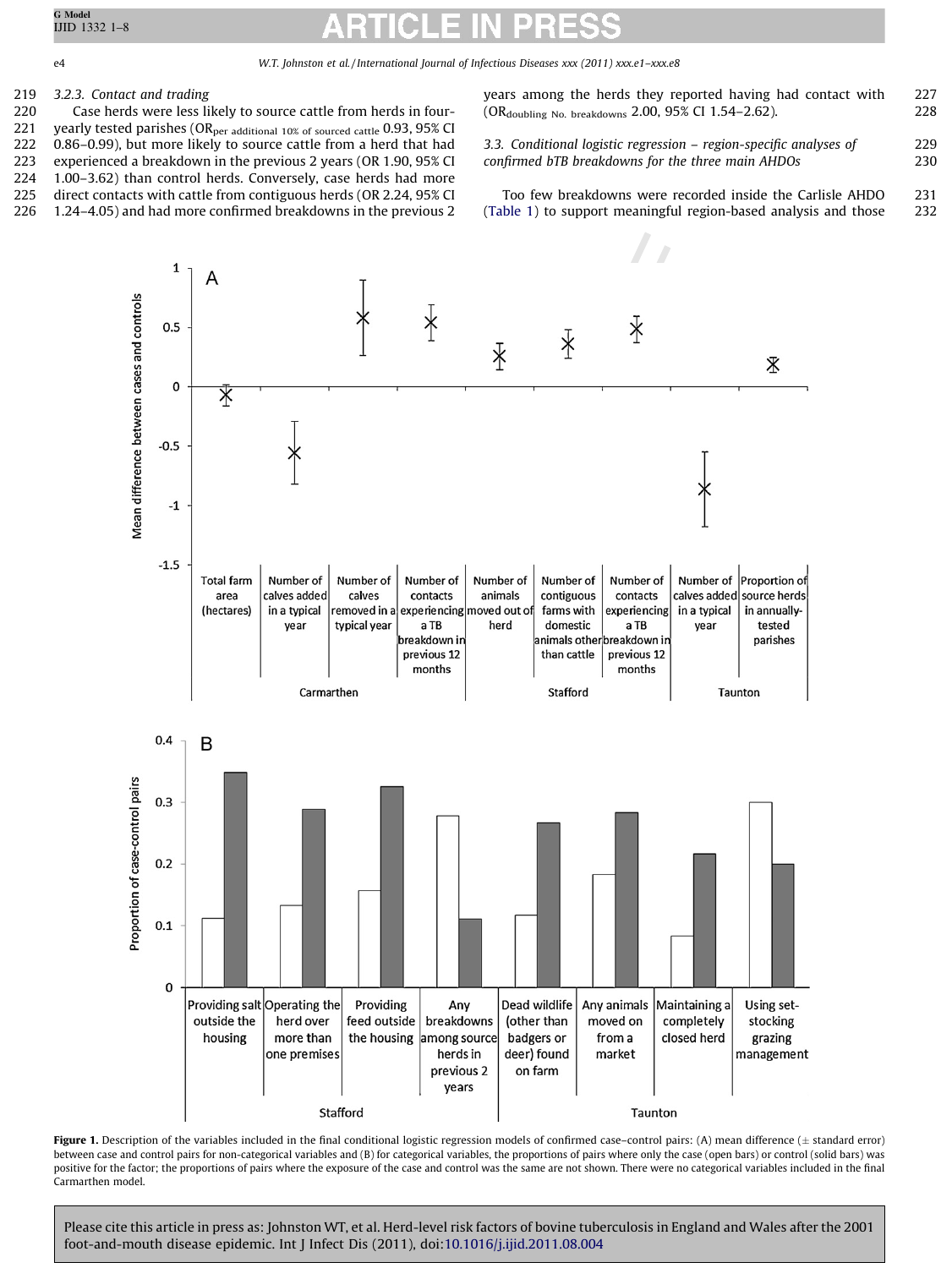## W.T. Johnston et al. / International Journal of Infectious Diseases xxx (2011) xxx.e1-xxx.e8 e5

## Table 3

Factors identified in the conditional logistic regression of the probability of a herd experiencing a confirmed bTB breakdown in 2005/2006 analyzing the data for the three main AHDOs separately. Odds ratios for covariates correspond to a doubling in the value of the variable, and for proportions to an additional 10% of the value of the variable

| Factor                                                                                  | <b>OR</b> | 95% CI         |
|-----------------------------------------------------------------------------------------|-----------|----------------|
| Carmarthen                                                                              |           |                |
| Number of hectares of farm land on all premises                                         | 0.24      | $0.07 - 0.84$  |
| Number of calves added to the herd in a typical year                                    | 0.46      | $0.28 - 0.78$  |
| Number of calves typically taken from the herd in a year                                | 1.78      | $1.18 - 2.68$  |
| Number of confirmed breakdowns experienced by contacted herds in the previous 24 months | 2.76      | $1.48 - 5.16$  |
| Stafford                                                                                |           |                |
| Providing salt outside the housing                                                      | 0.08      | $0.02 - 0.30$  |
| Providing feed outside the housing                                                      | 0.24      | $0.08 - 0.72$  |
| Number of animals moved out of the herd per year                                        | 1.80      | $1.10 - 2.94$  |
| Number of contiguous farms with domestic stock other than cattle                        | 1.88      | $1.10 - 3.20$  |
| Number of breakdowns experienced by contacted herds in the previous 24 months           | 2.13      | $1.20 - 3.78$  |
| Operating the farm over more than one premises                                          | 7.53      | 1.87-30.25     |
| Sourcing any cattle from a herd that had a breakdown in the previous 2 years            | 8.48      | $2.23 - 32.20$ |
| Taunton                                                                                 |           |                |
| Dead 'other' wildlife found on the farm                                                 | 0.09      | $0.02 - 0.51$  |
| Moving any animals into the herd from a market                                          | 0.18      | $0.03 - 0.91$  |
| Maintaining a completely closed herd                                                    | 0.18      | $0.04 - 0.77$  |
| Number of calves added to the herd in a typical year                                    | 0.64      | $0.48 - 0.87$  |
| Proportion of source herds in an annually tested parish                                 | 1.41      | $1.11 - 1.81$  |
| Using set-stocking grazing management                                                   | 4.78      | 1.32-17.32     |

bTB, bovine tuberculosis; AHDO, Animal Health Divisional Office; OR, odds ratio; CI, confidence interval.

herds were only included in the pooled analysis. The final conditional logistic regression models based on confirmed breakdowns from the Carmarthen, Stafford, and Taunton AHDOs included four, seven, and six variables, respectively (Table 3 and [Figure](#page-4-0) 1). 233 234 235 236

### 3.3.1. Environmental factors 237

The environmental factors explored by the questionnaire seemed to be poor indicators of the risk of a confirmed bTB breakdown at the region-level, with the exception of the Taunton AHDO where dead 'other' wildlife on farms had a reduced risk of a confirmed bTB breakdown (OR 0.09, 95% CI 0.02–0.51). 238 239 240 241 242

### 3.3.2. Farming practices 243

Most of the farming practices identified as having an impact on a herd's risk of a confirmed bTB breakdown in the regional analyses are in accordance with the results from the pooled conditional logistic regression. For example, operating a farm over several premises resulted in an increased risk of a bTB breakdown in the Stafford AHDO (OR 7.53, 95% CI 1.87–30.25), while case herds added fewer calves to the herd in a typical year than control herds in both the Carmarthen (ORdoubling No. calves 0.46, 95% CI 0.28-0.78) and Taunton (OR<sub>doubling No. calves</sub> 0.64, 95% CI 0.48-0.87) AHDOs. Similarly, providing feed outside of the housing was associated with a decreased risk (OR 0.24, 95% CI 0.08–0.72). The region-based analyses also highlight the localized impact of other farming practices. Case herds tended to be associated with smaller land areas in the Carmarthen AHDO (ORdoubling No. hectares 0.24, 95% CI 0.07–0.84) and with a set-stocking grazing regime in the Taunton AHDO (OR 4.78, 95% CI 1.32–17.32), while providing salt outside the housing offered some protection against bTB in the Stafford AHDO (OR 0.08, 95% CI 0.02–0.30). Case herds tended to have more calves taken from the herd in a typical year ( $OR_{\text{doubling No.}~\text{calves}}$  1.78, 95% CI 1.18–2.68) than control herds in the Carmarthen AHDO. 244 245 246 247 248 249 250 251 252 253 254 255 256 257 258 259 260 261 262 263

### 3.3.3. Contact and trading 264

In accordance with the results from the pooled conditional logistic regression, there were more breakdowns in the previous 2 years among herds reported as contacts of case herds in both the Carmarthen (ORdoubling No. confirmed breakdowns 2.76, 95% CI 1.48– 5.16) and Stafford AHDOs (ORdoubling No. total breakdowns 2.13, 95% CI 1.20–3.78). Similarly, case herds in the Stafford AHDO were more likely to source cattle from a herd that had experienced a breakdown in the previous 2 years (OR 8.48, 95% CI 2.23–32.20) 265 266 267 268 269 270 271 272

than control herds. Common to all three region-specific models (Table 3) was an increased risk of a confirmed bTB breakdown associated with either contacting (i.e., over shared boundaries or mixing of cattle) or trading with a herd with a recent history of bTB or at higher risk (annually tested herds). More specific to the Taunton AHDO, maintaining a completely closed herd (OR 0.18, 95% CI 0.04–0.77) and moving animals into the herd from a market (OR 0.18, 95% CI 0.03–0.91) were both associated with a decreased risk of a confirmed bTB breakdown, whereas sourcing cattle from herds in annual-tested parishes increased the risk of a breakdown (ORper additional 10% of source herds 1.41, 95% CI 1.11–1.81). 273 274 275 276 277 278 279 280 281 282 283

### 4. Discussion

The net reproduction number  $(R_e)$  for bTB among cattle herds in Great Britain under the current test and remove control scheme has been estimated to be  $1.1<sup>35</sup>$  $1.1<sup>35</sup>$  $1.1<sup>35</sup>$  suggesting that relatively modest improvements either in diagnostic testing (test performance or frequency) or in reducing the transmission to cattle could be sufficient to bring the bTB epidemic under control. While other studies have investigated risk factors of bTB herd breakdowns post-FMD,<sup>10,15</sup> they have mainly focused on the bTB risk associated with UK herds that had been restocked after the FMD epidemic $^{10}$  $^{10}$  $^{10}$  or compared the bTB risk of herds that had been restocked with herds that remained continuously stocked throughout the 2001 FMD epidemic.[15](#page-7-1) Our study is the first case–control study post-FMD to explicitly investigate the contribution of farming practices, herd management and husbandry, trading, and wildlife activity to the herd-level bTB risk in the wider population of cattle herds across a range of bTB risk areas. 286 287 288 289 290 291 292 293 294 295 296 297 298 299 300 301

The principal finding of this study indicates that there is an increased localized risk of a breakdown related to the occurrence of breakdowns among neighboring and/or contacted herds and possibly a shared external exposure (i.e., wildlife). This study also provides some evidence that the provision of close-quarters opportunities and further evidence that the sourcing of animals from high-risk herds and/or areas, increases the risk of experiencing a breakdown. Many risk factors tended to vary between regions, a pattern probably indicative of the complexity of the bTB problem and the possible need for disease control recommendations to reflect localized risk. These findings are discussed more extensively below. 302 303 304 305 306 307 308 309 310 311 312 313

284

285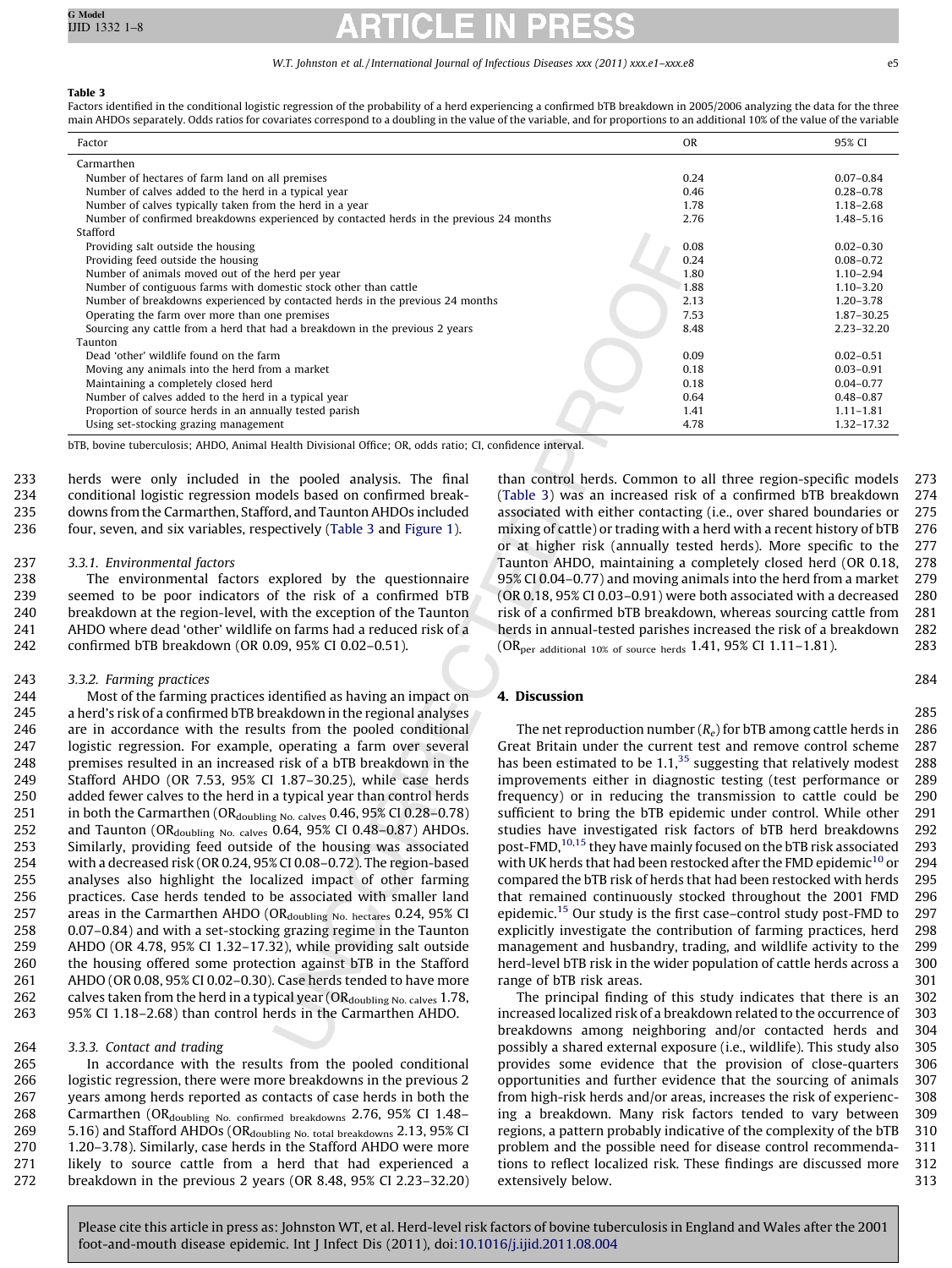e6 W.T. Johnston et al. / International Journal of Infectious Diseases xxx (2011) xxx.e1-xxx.e8

It should be noted at this point that causal interpretations of the factors identified in this type of analysis must be treated with caution as a result of potential biases, unobserved confounders, and correlations between the large numbers of explanatory variables investigated in this study. In addition, spurious associations cannot be ruled out due to the large number of factors assessed. There was a lack of independence between some factors that we have attempted to address by identifying correlations and retaining only those factors with the strongest associations with the risk of being a case herd. This, alongside our approach to model construction that assessed the impact on the parameter estimates and standard errors of factors already in the model as further factors were added, might be expected to yield regression models with mostly independent effects. General conclusions may be drawn, as those factors ultimately included in the regression models will be representative of a group of related factors. 313 314 315 316 317 318 319 320 321 322 323 324 325 326 327 328

Evidence of a localized risk of bTB was found in the pooled model where new confirmed bTB breakdowns were associated with breakdowns among contiguous herds and/or contacts with cattle from contiguous herds. This risk associated with contacted herds may be a reflection of a common local exposure to infected cattle or an external source of infection such as a wildlife reservoir. Environmental factors may also play a role here. Increasing the number of farm premises, a risk factor identified in a case–control study of English herds before  $FMD$ ,<sup>[9](#page-7-1)</sup> and the resulting fragmentation of the herd across many land parcels, increases the number of contiguous herds. Wildlife may be involved as the source of the infection for the group of contiguous herds, since the number of dead badgers on a farm was associated with a higher risk of a confirmed bTB breakdown. Soil types, identified as significant environmental variables, may influence the behavior or abundance of wildlife: seasonally wet or deep clay soils may be less favorable to badgers.[36](#page-7-1) Likewise, the presence of other wildlife on the farm (as identified in the Taunton model) may deter badgers from entering the premises. To counter these effects, a large farm area was found to be protective in the Carmarthen AHDO, possibly indicating a greater ability for isolating the cattle herd from contacts with neighboring herds by concentrating grazing areas in the centre of the farm. However, no data on this type of land use were available to test this hypothesis. 329 330 331 332 333 334 335 336 337 338 339 340 341 342 343 344 345 346 347 348 349 350 351 352

A number of factors were identified that may be indicative of opportunities for close-quarters contacts either between cattle or between cattle and badgers; these factors appear to be correlated with the risk of a bTB breakdown. For example, providing feeding inside the housing may promote closer associations by bringing cattle and/or badgers together, whereas not providing housing for cattle at grazing, possibly encouraging fewer close contacts, was associated with a lower risk. Cattle in housing tend to be in closer proximity than when at pasture, potentially providing a greater opportunity for cattle-to-cattle bTB transmission and for interactions with wildlife visiting the buildings. A counter point to this, and a demonstration of the potential regional variation, is that setstocking grazing, where grazing herds have constant access to all the pasture, was found to increase the risk of a confirmed bTB breakdown in the Taunton AHDO. Such practice may promote dispersal among cattle $33$  and interactions between badgers and cattle at pastures.<sup>[31](#page-7-1)</sup> 353 354 355 356 357 358 359 360 361 362 363 364 365 366 367 368 369

Sourcing of cattle from herds with a recent history of bTB was associated with an increased risk of a confirmed bTB breakdown, whereas sourcing more cattle from herds in four-yearly tested parishes (low bTB risk areas) was associated with a lower risk of a breakdown in the pooled conditional logistic regression. Similarly, contacts with or sourcing cattle from herds that may be infected with M. bovis was recognized as the only consistent risk factor across the three AHDOs modeled individually. Concurring with these results, Gilbert and colleagues $11$  found that the most 370 371 372 373 374 375 376 377 378

important predictor of future bTB occurrence was the proportion of animals moved into the area from infected areas; whereas Carrique-Mas et al. $10$  found that trading with 'highly tested' herds (equivalent to annually-tested herds or herds undergoing repeated contiguous herds tests) or herds with a history of bTB, increased the risk of a breakdown for UK herds restocked after the 2001 FMD epidemic. Trading is clearly identified as a risk-prone activity in terms of bTB. As a result of the limitations of the current bTB testing regime, undisclosed infection may remain in a source herd with a recent history of bTB even after the lifting of trading restrictions.<sup>[34](#page-7-1)</sup> It is therefore not surprising to find that completely closed herds, as observed in the Taunton AHDO, are at significantly lower risk of a confirmed bTB breakdown.<sup>[9,11,13,16](#page-7-1)</sup> 379 380 381 382 383 384 385 386 387 388 389 390 391

The simple beef/dairy/other herd type classification used in the study may not have fully accounted for variation between herd types. For example, keeping different types of cattle together and retaining calves inside the herd were both found to reduce the risk of a confirmed bTB breakdown in both the pooled and regionspecific models. Both of these practices are most commonly associated with beef herds (calves are more likely to be removed from dairy herds) and possibly reflect differences in bTB risk between dairy and non-dairy herds $15,20,37$  rather than differences in bTB risk linked to farming practices. In future, closer matching of herd types may be advisable.

As one of the consequences of a bTB breakdown is the imposition of movement restrictions, this can make interpretation of effects of the movement of animals on the risk of a bTB breakdown difficult when case herds have a recent history of a breakdown. For example, the number of movements out of the herd was generally correlated with the number of movements into the herd, a recognized risk factor,  $9,11,13,16$  but the number of outward movements was more strongly associated with bTB confirmed breakdowns. This association may be a consequence of the bTB history of the case herds: while control herds were required to have been free of bTB-related movement restrictions in the previous year, case herds could have been subjected to such restrictions and may have had excess stock on the farm that were subsequently moved out in the period between breakdowns. When the case–control pairs where the case had been under bTB-related movement restrictions for at least part of the 12 months before the breakdown considered in this study were excluded (19% of all pairs), the movement of animals out of the herd failed to enter the regression models. Likewise, movement of any animals to or from a market, which were all associated with a lower risk of bTB in the Taunton models, were not included in models excluding case– control pairs where the case had been under restriction in the previous 12 months. Thus care should be taken when setting inclusion criteria and developing measures of the numbers of cattle movements.

In conclusion, it was evident from the case–control data that coming into contact with herds with a history of bTB (either through local contacts or as sources of bought-in cattle) increased the risk of a bTB breakdown. Steps taken to limit these contacts by minimizing opportunities for contacts with neighboring herds and by altering trading patterns would have the potential to reduce the size of the bTB epidemic. Based on our findings, we would recommend that information such as bTB history of the individual source herd, as well as the area in which the source herd is located, should be considered as part of standard trading practice. In principle, limiting the interactions between cattle and wildlife may be useful given the observed increased localized risk; however this study did not highlight any specific measures to implement. The ideal means to assess the effectiveness of control measures would be some sort of prospective trial of specific measures or a package of measures. However, the required scale of this type of trial (numbers of farms and time of observation), coupled with the wide 428 429 430 431 432 433 434 435 436 437 438 439 440 441 442 443 444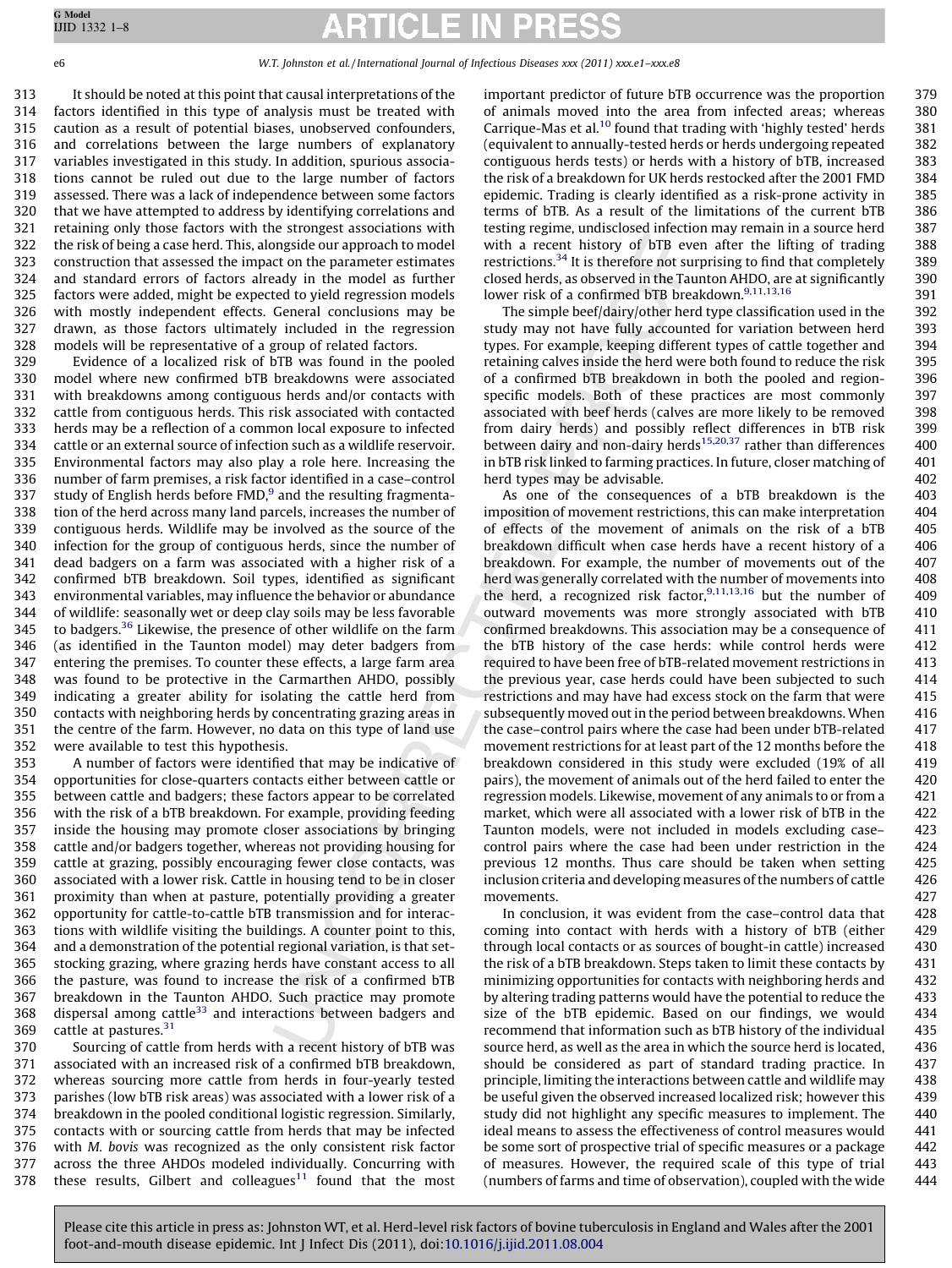W.T. Johnston et al. / International Journal of Infectious Diseases xxx (2011) xxx.e1-xxx.e8 e7

<span id="page-7-1"></span>range of potential measures, makes meaningful experimental studies difficult and expensive to implement. This leaves observational studies as the more practical alternative.<sup>[38](#page-8-1)</sup> The current study utilized a broad-brush approach; a wide ranging questionnaire with relatively simple questions designed to identify trends in the data, but which has already proved useful in predicting the occurrence of 'prolonged'  $(>240$  days)<sup>39</sup> and 'recurrent['40](#page-8-1) bTB breakdowns. Building on the results reported here, a better targeted approach, i.e., more detailed questioning on a smaller range of potentially region-specific topics, may provide more specific guidance for farmers. 445 446 447 448 449 450 451 452 453 454 455

### Acknowledgements 456

The authors would like to thank all of the staff in the Animal Health Divisional Offices and the consultancy firm ADAS for collecting the data, the team members at the Veterinary Laboratories Agency for constructing the database, entering and quality-checking the data, and providing GIS support, and the Environmental Research Group Oxford for assistance in GIS data processing. We are also very grateful to all the farmers who gave of their time to participate in this study. Thanks also to Dr Martine Wahl (the study auditor) and Dr Simon Rolfe (Welsh Assembly Government) for numerous suggestions and constructive criticisms throughout the design and implementation of this study. Finally, thanks to Mr Stephen Coleman (Defra) whose efforts were instrumental to the completion of this project. This project was funded by Defra and the Welsh Assembly Government. 457 458 459 460 461 462 463 464 465 466 467 468 469 470

<span id="page-7-0"></span>Conflict of interest: FJB, DRC, CAD, GG, JPM, WIM and RW were formerly members of the Independent Scientific Group on Cattle TB (ISG) for which they received fees for time spent on ISG work and reimbursement of expenses from Defra. WTJ was formerly employed as a research assistant working with the ISG at Imperial College London. FV was employed as a research assistant working with CAD at Imperial College London. RSC-H, PC and APM are employed by the Animal Health Veterinary Laboratories Agency, an executive agency of the UK Government. Ethical approval was not required. 471 472 473 474 475 476 477 478 479 480 481

## Appendix A. Supplementary data

Supplementary data associated with this article can be found, in the online version, at [doi:10.1016/j.ijid.2011.08.004.](http://dx.doi.org/10.1016/j.ijid.2011.08.004)

## References

482 483

- 1. Defra. Bovine Tuberculosis: The Government's approach to tackling the disease and consultation on a badger control policy. London, UK: Department for Environment, Food and Rural Affairs; 2010.
- 2. Welsh Assembly Government. Bovine TB eradication programme: consultation on badger control in the intensive action area. London, UK: Department for Environment, Food and Rural Affairs; 2010.
- 3. Krebs JR, Anderson R, Clutton-Brock T, Morrison I, Young D. Bovine tuberculosis in cattle and badgers. London, UK: Ministry of Agriculture, Fisheries and Food; 1997.
- 4. Woodroffe R, Donnelly CA, Johnston WT, Bourne FJ, Cheeseman CL, Clifton-Hadley RS, et al. Spatial association of Mycobacterium bovis infection in cattle and badgers Meles meles. J Appl Ecol 2005;42:852–62.
- 5. Donnelly CA, Woodroffe R, Cox DR, Bourne FJ, Cheeseman CL, Clifton-Hadley RS, et al. Positive and negative effects of widespread badger culling on tuberculosis in cattle. Nature 2006;439:843–6.
- 6. Jenkins HE, Woodroffe R, Donnelly CA. The duration of the effects of repeated widespread badger culling on cattle tuberculosis following the cessation of culling. PLoS One 2010;5:e9090.
- 7. Máirtín DÓ, Williams DH, Dolan L, Eves JA, Collins JD. The influence of selected herd factors and a badger-intervention tuberculosis-control programme on the [Q2](#page-0-1) risk of a herd-level trade restriction to a bovine population in Ireland. Prev Vet
	- Med 1998;35:79–90. 8. Griffin JM, Williams DH, Kelly GE, Clegg TA, O'Boyle I, Collins JD, et al. The impact of badger removal on the control of tuberculosis in cattle herds in Ireland. Prev Vet Med 2005;67:237–66.
- 9. Johnston WT, Gettinby G, Cox DR, Donnelly CA, Bourne J, Clifton-Hadley R, et al. Herd-level risk factors associated with tuberculosis breakdowns among cattle herds in England before the 2001 foot-and-mouth disease epidemic. Biol Lett 2005;1:53–6.
- 10. Carrique-Mas JJ, Medley GF, Green LE. Risks for bovine tuberculosis in British cattle farms restocked after the foot and mouth disease epidemic of 2001. Prev Vet Med 2008;84:85–93.
- 11. Gilbert M, Mitchell A, Bourn D, Mawdsley J, Clifton-Hadley R, Wint W. Cattle movements and bovine tuberculosis in Great Britain. Nature 2005;435:491–6.
- 12. Gopal R, Goodchild A, Hewinson G, de la Rua Domenech R, Clifton-Hadley R. Introduction of bovine tuberculosis to north-east England by bought-in cattle. Vet Rec 2006;159:265–71.
- 13. Green LE, Cornell SJ. Investigations of cattle herd breakdowns with bovine tuberculosis in four counties of England and Wales using VETNET data. Prev Vet Med 2005;70:293–311.
- 14. Mathews F, Lovett L, Rushton S, Macdonald DW. Bovine tuberculosis in cattle: reduced risk on wildlife-friendly farms. Biol Lett 2006;2:271–4.
- 15. Ramı´rez-Villaescusa AM, Medley GF, Mason S, Green LE. Risk factors for herd breakdown with bovine tuberculosis in 148 cattle herds in the south west of England. Prev Vet Med 2010;95:224–30.
- 16. Reilly LA, Courtenay O. Husbandry practices, badger sett density and habitat composition as risk factors for transient and persistent bovine tuberculosis on UK cattle farms. Prev Vet Med 2007;80:129–42.
- 17. White PC, Benhin JK. Factors influencing the incidence and scale of bovine tuberculosis in cattle in southwest England. Prev Vet Med 2004;63:1–7.
- 18. Griffin JM, Hahesy T, Lynch K, Salman MD, McCarthy J, Hurley T. The association of cattle husbandry practices, environmental factors and farmer characteristics with the occurence of chronic bovine tuberculosis in dairy herds in the Republic of Ireland. Prev Vet Med 1993;17:145–60.
- 19. Griffin JM, Martin SW, Thorburn MA, Eves JA, Hammond RF. A case–control study on the association of selected risk factors with the occurrence of bovine tuberculosis in the Republic of Ireland. Prev Vet Med 1996;27:217–29.
- 20. Olea-Popelka FJ, Costello E, White P, McGrath G, Collins JD, O'Keeffe J, et al. Risk factors for disclosure of additional tuberculous cattle in attested-clear herds that had one animal with a confirmed lesion of tuberculosis at slaughter during 2003 in Ireland. Prev Vet Med 2008;85:81–91.
- 21. Wolfe DM, Berke O, Kelton DF, White PW, More SJ, O'Keeffe J, Martin SW. From explanation to prediction: a model for recurrent bovine tuberculosis in Irish cattle herds. Prev Vet Med 2010;94:170–7.
- 22. Wolfe DM, Berke O, More SJ, Kelton DF, White PW, O'Keeffe JJ, et al. The risk of a positive test for bovine tuberculosis in cattle purchased from herds with and without a recent history of bovine tuberculosis in Ireland. Prev Vet Med 2009;92:99–105.
- 23. Humblet MF, Gilbert M, Govaerts M, Fauville-Dufaux M, Walravens K, Saegerman C. New assessment of bovine tuberculosis risk factors in Belgium based on nationwide molecular epidemiology. J Clin Microbiol 2010;48:2802–8.
- 24. Kaneene JB, Bruning-Fann CS, Granger LM, Miller R, Porter-Spalding BA. Environmental and farm management factors associated with tuberculosis on cattle farms in northeastern Michigan. J Am Vet Med Assoc 2002;221:837–42.
- 25. Munroe FA, Dohoo IR, McNab WB, Spangler L. Risk factors for the between-herd spread of Mycobacterium bovis in Canadian cattle and cervids between 1985 and 1994. Prev Vet Med 1999;41:119–33.
- 26. Palmer MV, Waters WR, Whipple DL. Investigation of the transmission of Mycobacterium bovis from deer to cattle through indirect contact. Am J Vet  $Res 2004.65.1483 - 9$
- 27. Proano-Perez F, Benitez-Ortiz W, Celi-Erazo M, Ron-Garrido L, Benitez-Capistros R, Portaels F, et al. Comparative intradermal tuberculin test in dairy cattle in the north of Ecuador and risk factors associated with bovine tuberculosis. Am J Trop Med Hyg 2009;81:1103–9.
- 28. Cleaveland S, Shaw DJ, Mfinanga SG, Shirima G, Kazwala RR, Eblate E, et al. Mycobacterium bovis in rural Tanzania: risk factors for infection in human and cattle populations. Tuberculosis 2007;87:30–43.
- 29. Oloya J, Muma JB, Opuda-Asibo J, Djønne B, Kazwala R, Skjerve E. Risk factors for herd-level bovine-tuberculosis seropositivity in transhumant cattle in Uganda. Prev Vet Med 2007;80:318–29.
- 30. Tschopp R, Schelling E, Hattendorf J, Aseffa A, Zinsstag J. Risk factors of bovine tuberculosis in cattle in rural livestock production systems of Ethiopia. Prev Vet Med 2009;89:205–11.
- 31. Benham PF, Broom DM. Interactions between cattle and badgers at pasture with reference to bovine tuberculosis transmission. Br Vet J 1989;145:226-41.
- 32. Phillips CJ, Foster CR, Morris PA, Teverson R. The transmission of Mycobacterium bovis infection to cattle. Res Vet Sci 2003;74:1–15.
- 33. Ward AI, Tolhurst BA, Delahay RJ. Farm husbandry and the risks of disease transmission between wild and domestic mammals: a brief review focusing on bovine tuberculosis in badgers and cattle. Anim Sci 2006;82:767–73.
- 34. de la Rua-Domenech R, Goodchild AT, Vordermeier HM, Hewinson RG, Christiansen KH, Clifton-Hadley RS. Ante mortem diagnosis of tuberculosis in cattle: A review of the tuberculin tests, gamma-interferon assay and other ancillary diagnostic techniques. Res Vet Sci 2006;81:190–210.
- 35. Cox DR, Donnelly CA, Bourne FJ, Gettinby G, McInerney JP, Morrison WI, et al. Simple model for tuberculosis in cattle and badgers. Proc Natl Acad Sci U S A
- 2005;102:17588–93.
- 36. Neal E, Cheeseman C. Badgers. London, UK: Poyser; 1996.
- 37. Porphyre T, Stevenson MA, McKenzie J. Risk factors for bovine tuberculosis in New Zealand cattle farms and their relationship with possum control strategies. Prev Vet Med 2008;86:93–106.